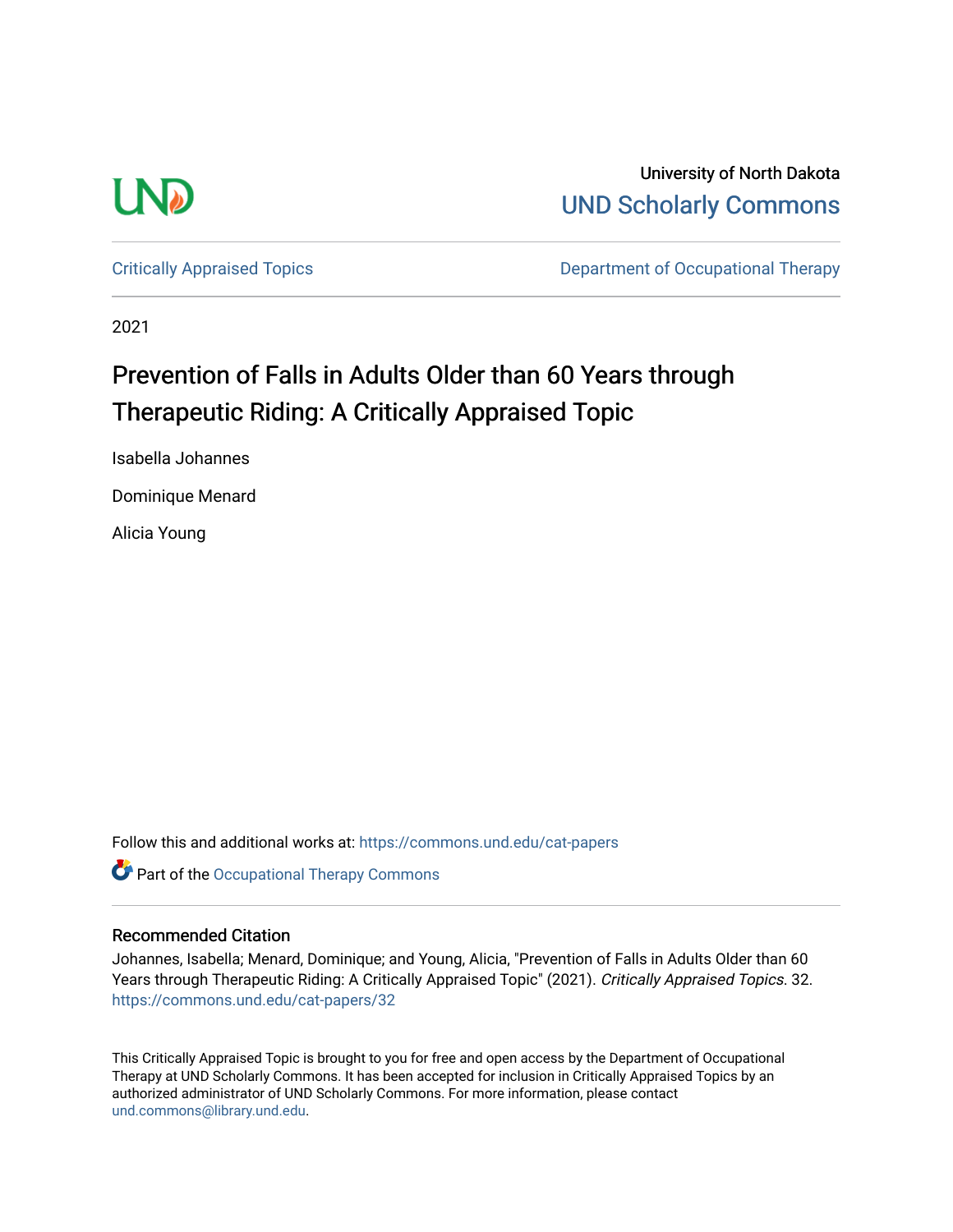## **Prevention of Falls in Adults Older than 60 Years through Therapeutic Riding: A Critically Appraised Topic**

Isabella Johannes, OTS, Dominique Menard, OTS, & Alicia Young, OTS

*Department of Occupational Therapy, University of North Dakota, Grand Forks, North Dakota, United States*

Please direct correspondence to Dominique Menard at dominique.menard@und.edu

\*\*\*This resource was written by doctoral-level students in fulfillment of the requirements of the Occupational Therapy course "OT 403 - Clinical Research Methods in Occupational Therapy" at the University of North Dakota School of Medicine and Health Sciences, under the advisement of Professor/Course Director Anne Haskins, Ph.D., OTR/L, Assistant Professor Breann Lamborn, EdD, MPA, Professor Emeritus Gail Bass Ph.D., OTR/L, and Research and Education Librarian Devon Olson Lambert, MLIS.



©2021 by Isabella Johannes, Dominique Menard, & Alicia Young. This work is licensed under the Creative Commons Attribution International license (CC BY). To view a copy of this license, visit https://creativecommons.org/licenses/by/4.0/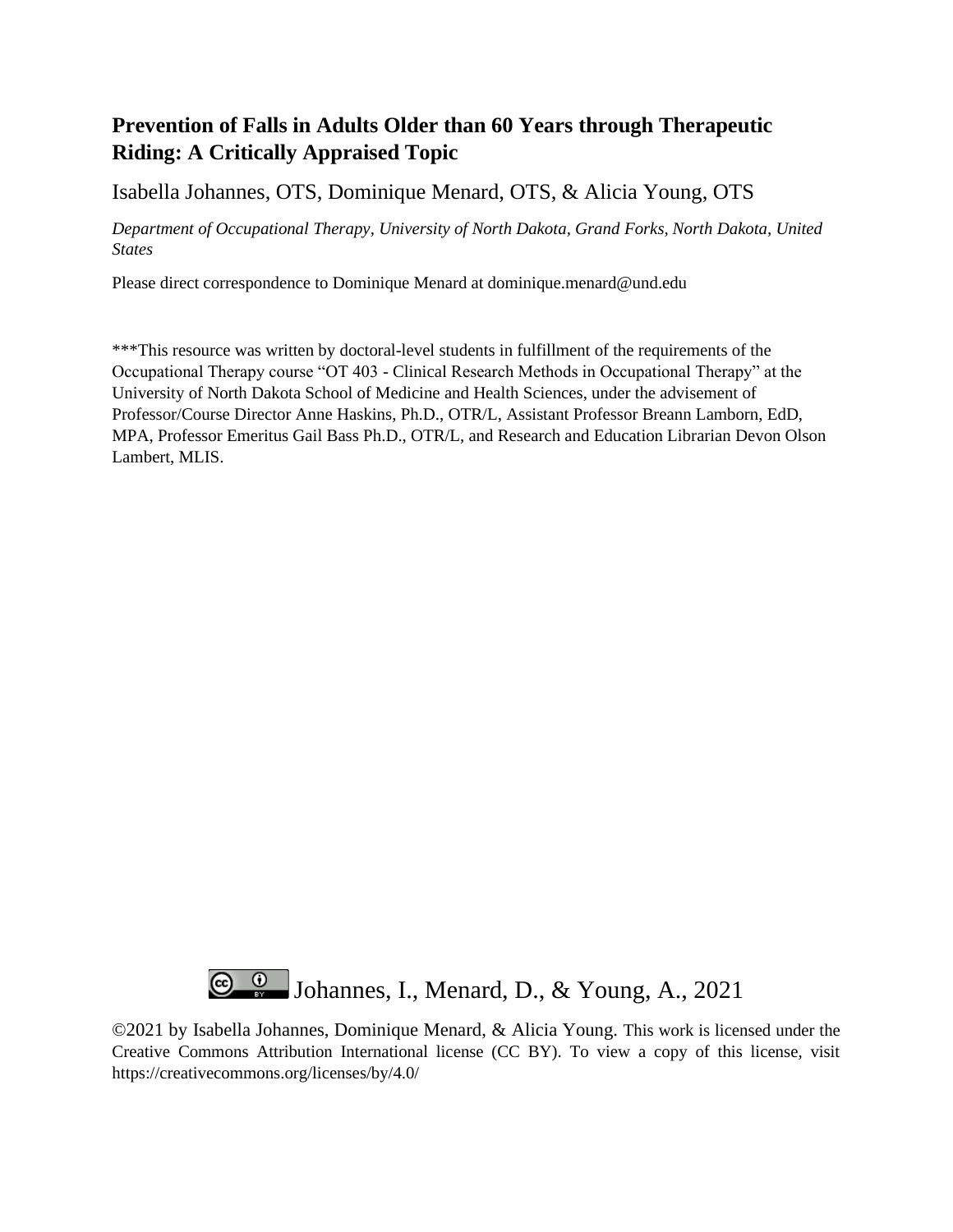### **Focus Question**

Does therapeutic riding (either traditional or simulated) increase balance and postural control for adults older than 60 years old to prevent falls in desired occupations such as activities of daily living (ADLs), instrumental activities of daily living (IADLs) and health management?

#### **Introduction**

This critically appraised topic paper will address the focus question relating to the intervention of therapeutic riding. A critically appraised topic (CAT) is an overview of scientific literature about an intervention or practical issue and how it relates to practice (Barends et al., 2017). The use of the Ecological Human Performance (EHP) model is to guide this CAT research with a theoretical basis. EHP was chosen for its emphasis on the person, environment, and tasks. The person is described in EHP as including their experiences, sensorimotor, cognition, and psychosocial abilities (Dunn et al., 1994). The use of EHP provides a holistic and comprehensive approach to understand the context and person relating the intervention of therapeutic riding.

### **Clinical Scenario**

 $\frac{0}{\sqrt{2}}$ 

According to the Center for Disease Control and Prevention, more than one out of four older people fall each year (2017). Over 800,000 patients are hospitalized per year because of falls, with insurance companies such as medicare and medicaid shouldering 75% (of \$50 billion) of the costs (Center for Disease Control and Prevention, 2017). The focus population for this CAT is older adults aged 60 years and older including adults with health conditions and healthy adults. The increase of adults older than the age of 65 is rapidly growing with 49 million (15%) of the U.S. population in 2016 and a suspected increase to 71million (21.7%) by 2030 (Centers For Disease Control and Prevention, 2020). Due to this rapid increase in the 65+ population, fall prevention will become more precedent. Furthermore, adult conditions were included to see the benefits of riding therapy for implications to the general older adult population.

Hippotherapy is an intervention strategy that utilizes many disciplines such as physical, occupational, and speech therapy and uses the gait and movement of a horse to provide motor and sensory input to improve patient physical conditions (Koca & Ataseven, 2016; Uchiyama et al., 2011). In contrast, therapeutic riding is beneficial for the purpose of contributing positively to the cognitive, physical, emotional, and social wellbeing of individuals (Smith, n.d.). In the past, hippotherapy has been utilized solely because of its emphasis with physical improvements, however, therapeutic riding's utilization of cognitive, emotional, and social well-being (as well as physical) allows for a more overarching approach when working with clients. Although there is little research with adults older than 60 years old, individuals with developmental delays and mental health needs have shown improvement physically, mentally, and emotionally from therapeutic riding therapy (Hawkins et al., 2014; Champagne & Dugas, 2010; Johnson et al., 2018). Although there are discrepancies in construct definitions, within this CAT, therapeutic riding and equine-assisted therapy are synonymous.

The culture of most older adults is to remain independent in their own home. Therapeutic riding is an intervention that needs more research for the value of promoting independence as well as strengthening balance and postural control with older adults in completing occupations like ADLs, IADLs, and health management. EHP framework looks at a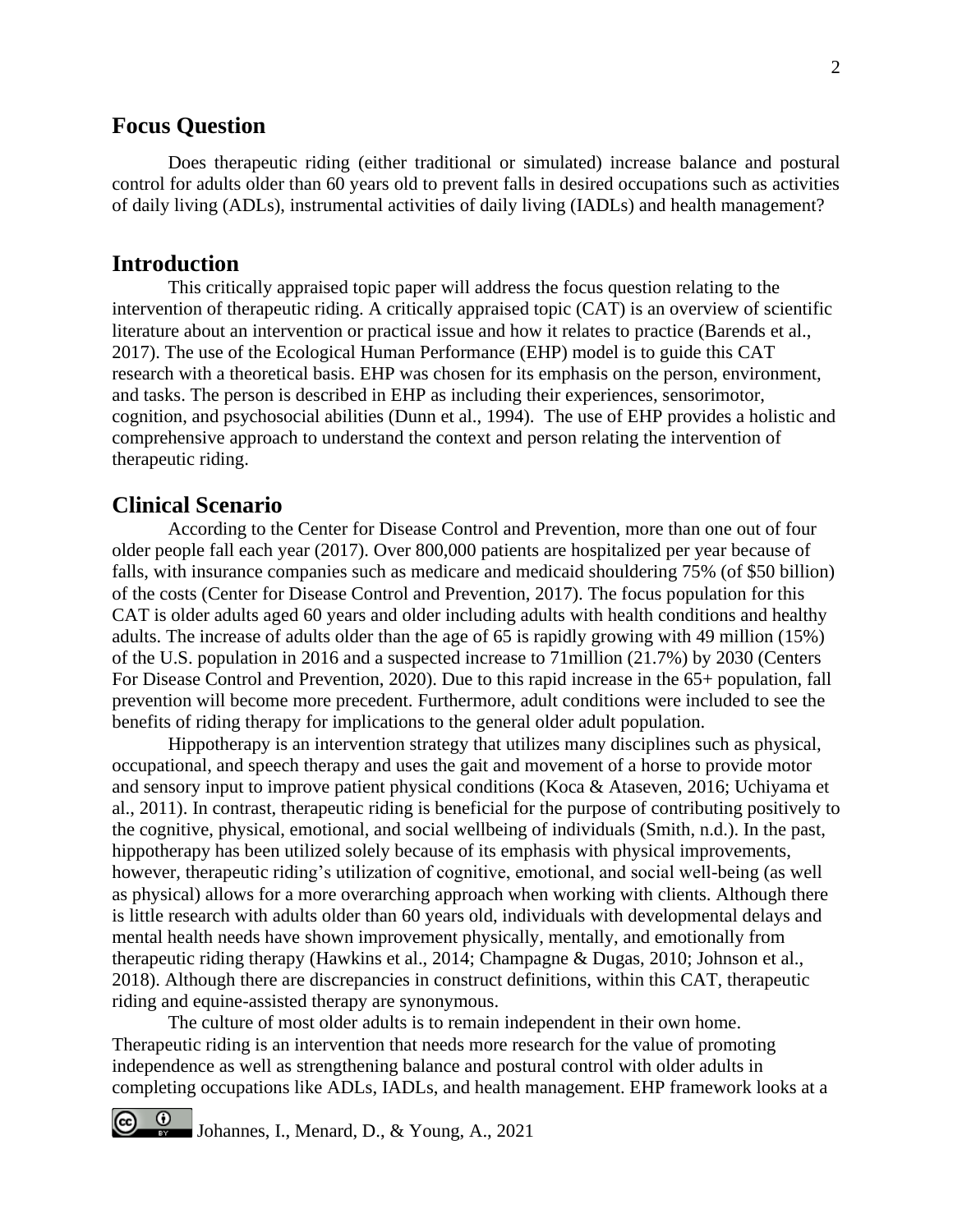person in their context and what tasks are available to them (Dunn et al., 1994). EHP can offer insight on how therapeutic riding therapy may increase a participants' performance range and tasks available to them which can result in increased independence.

#### **Purpose Statement**

The purpose of this critically appraised topic is to understand if therapeutic riding will increase the performance range in occupations like ADLs, IADLs, and health management in adults older than 60 years old due to increase in performance skills (balance and posture control) (Dunn et al., 1994). This idea would allow adults over the age of 60 years to live in their home longer and engage in meaningful occupations, with satisfaction of their performance and of their choosing. Analysis to understand if therapeutic riding produces a reduction of falls would prove if there is improvement in strength, balance and postural control.

### **Search Strategy Methodology**

The initial literature search was completed March 1st, 2021- March 8th, 2021. The databases that were used for the article search were CINAHL and PubMed. CINAHL and PubMed are databases that have studies that are related to healthcare, biomedics, and health sciences. These databases were chosen because of the wide range of multidisciplinary studies that are pertaining to therapeutic riding. These databases are not occupational therapy specific, however therapeutic riding is multidisciplinary so understanding other disciplines with therapeutic riding can enhance its applicability to occupational therapy. Studies were searched using various combinations of the following key terms: *therapeutic riding, equine therapy, hippotherapy, equine-assisted, riding therapy, occupational therapy, balance, gait, core strength, posture,* and *adults.*

Inclusion criteria for studies in this CAT were research studies with participants who were aged 60 years old and older. Originally, studies were only included if the older adults did not have pre-existing health conditions. However, after further analysis, the criteria were widened to include adults with motor difficulties because of the rationale that older adults with motor diagnoses benefit from therapeutic riding, so would healthy community-dwelling older adults. Studies were included if they analyzed both the physical and mental aspects of the riding intervention. In addition, studies were included if the terms therapeutic riding therapy, hippotherapy, equine-assisted therapy, riding therapy, and simulated riding therapy were used.

The exclusionary criteria include individuals who are younger than 60 years old as our population of interest was adults who are older than 65 years old. Studies were also excluded if the therapeutic riding programs were administered solely for the purpose for mental or emotional health reasons. Studies were excluded from the study if they were older than 20 years to maintain clinical relevance.

### **Study Designs and Studies Retrieved**

Ten studies were analyzed for synthesis. The studies included an emphasis on older adults and the intervention of riding therapy to benefit balance and postural control. Two studies used systematic review design that is a level I research design (Hilliere et al., 2018; Stergiou et al., 2017). Four studies involved a control trial, some were level I randomized control trials, others not randomized at a level II research study (Arujo et al., 2011; Beinotti et al., 2013; Homnick et al., 2015; Kim & Lee, 2015). Wehofer et al. (2013) was a case study, Dopking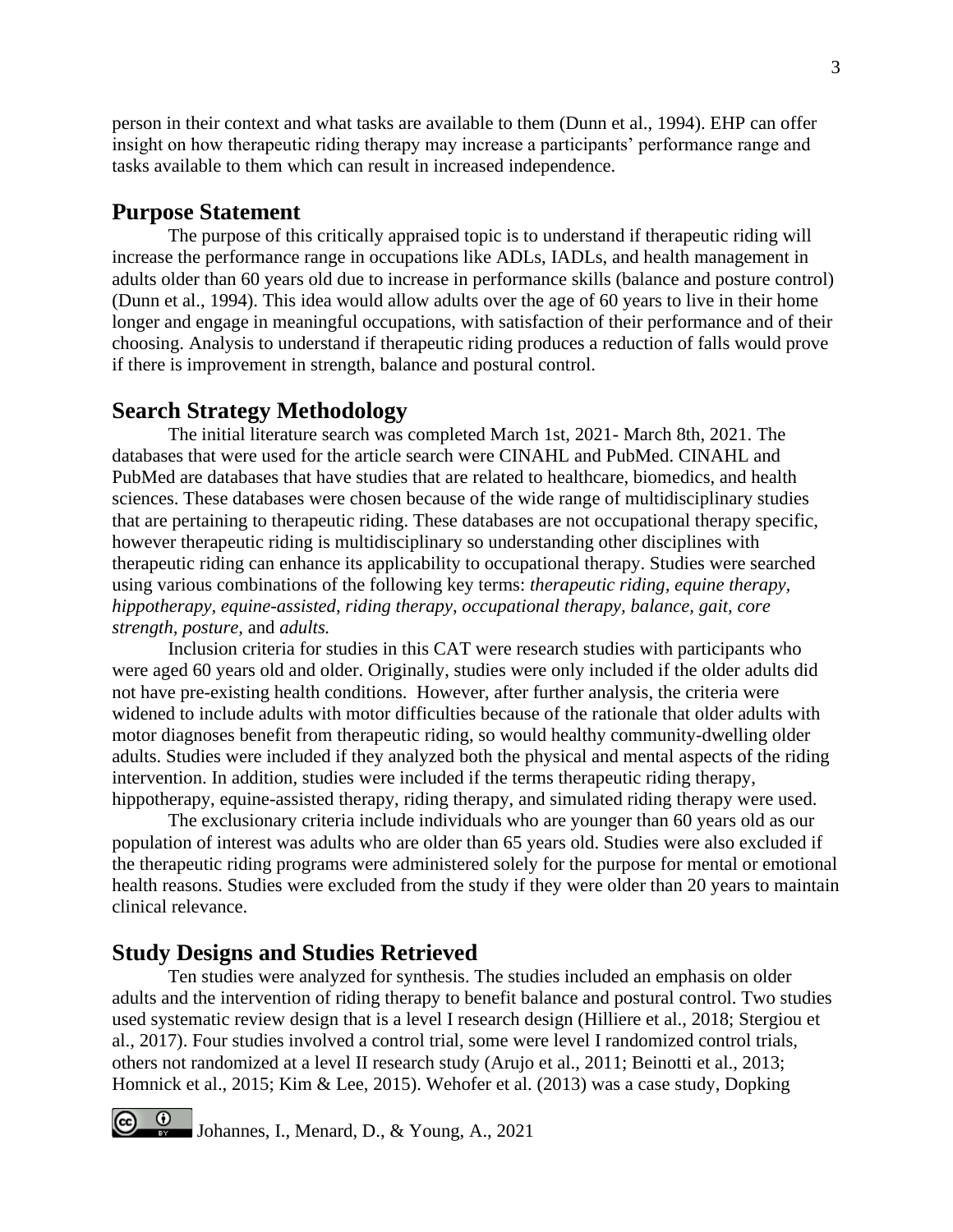(2003) involved a single subject design, Homnick et al. (2013) is a pretest-posttest single group trial, and Borges de Araujo et al. (2019) was quasi experimental design at a level III design.

### **Synthesized Summary of Key Findings**

#### *Conditions of populations*

In the studies synthesized, the desired population analyzed were adults who are older than 60 years old. Studies found looked at the benefits of therapeutic riding for adults over 60 years old with no chronic health conditions or no severe sensory limitations (Ajaujo et al., 2011; Homnick et al., 2013; Homnick et al., 2015; Kim & Lee, 2015; Wehofer et al., 2013). The remaining studies retrieved included adults older than 60 with diagnoses of Alzheimer Disease, Stroke, or Parkinson's (Beinotti et al., 2013; Borges de Araujo et al., 2019; Dopking, 2003). These populations were included to gain a more holistic view of the older adult population. Eighty-five percent of adults over the age of 65 years old have at least one chronic condition, and 60% of adults older than 65 years old have two chronic conditions (Center for Disease Control of Prevention, 2017).

#### *Intervention*

Interventions ranged from exercises and type of horse or simulation horse used, to amount of sessions a week. Most studies had a brief outline of exercises performed such as using horse gait speeds and riding a horse on different surfaces (Ajaujo et al., 2011; Borges de Araujo et al., 2019; Hilliere et al., 2018; Homnick et al., 2013; Homnick et al., 2015; Kim & Lee, 2015; Stergiou et al., 2017; Wehofer et al., 2013). Only two studies included horse simulation as the intervention type of riding therapy (Hilliere et al., 2018; Kim & Lee, 2015). Some studies used mounting the horse as part of the intervention exercise (Dopking, 2003; Homnick et al., 2013; Homnick et al., 2015). Most studies ranged in amount of minutes per session, however the length of the study sessions consistently ranged from 8 weeks to 12 weeks long (Ajaujo et al., 2011; Borges de Araujo et al., 2019; Hilliere et al., 2018; Homnick et al., 2013; Homnick et al., 2015; Kim & Lee, 2015; Stergiou et al., 2017; Wehofer et al., 2013). Beinotti et al. (2013) and Dopking (2003) included sessions that varied due to the study design and/or participants capabilities. Implication for future interventions, the average time appears to be 30-minute sessions, for once or twice a week for about eight weeks (Ajaujo et al., 2011; Borges de Araujo et al., 2019; Hilliere et al., 2018).

#### *Study results*

The synthesis done in retrieved studies was primarily on the improvement of standardized balance scores and/or the improvements made in Quality of Life (QoL) indicators (Ajaujo et al., 2011; Beinotti et al., 2013; Borges de Araujo et al., 2019; Dopking, 2003; Hilliere et al., 2018; Homnick et al., 2013; Homnick et al., 2015; Kim & Lee, 2015; Stergiou et al., 2017; Wehofer et al., 2013). Some studies indicated that the intervention of therapeutic riding is a safe and effective form of exercise for older adults (Dopking, 2003; Homnick, 2015). The type of intervention may be a safety concern for populations with severe conditions, however some studies did a screening as part of the inclusion/exclusion criteria for their participants (Homnick et al., 2013; Homnick et al., 2015; Kim & Lee, 2015; Wehofer et al., 2013).

Following intervention, balance was reevaluated to document if there was improvement in the participants of the study. Several different assessments were utilized in the studies

 $\circledcirc$ Johannes, I., Menard, D., & Young, A., 2021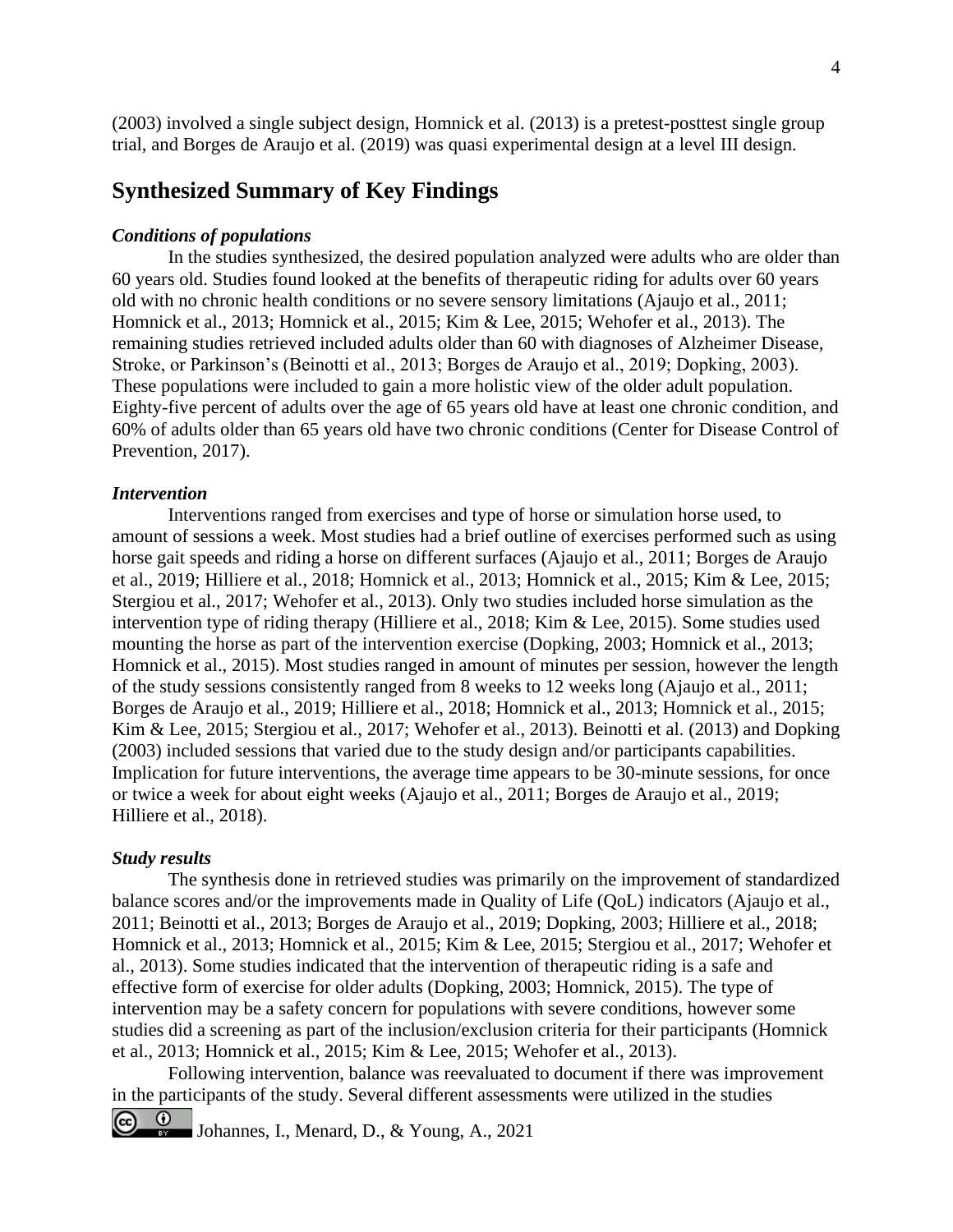retrieved including the Timed Up and Go Test (TUG), Berg Balance Scale (BBS), and Fullerton Advanced Balance Scale (FABS), Activities-Specific Balance Confidence Scale (ABC), and increased muscle activation (Hilliere et al., 2018; Homnick et al., 2013; Homnick et al., 2015; Kim & Lee, 2015; Wehofer et al., 2013). Dopking (2003) did a single-subject design where 75% participants show improvement in balance. The participants showed an improvement in their functional capabilities regarding balance in the TUG test with a decrease in the performance time (Araujo et al. 2011; Borges de Araujo et al. 2019). Participants also showed improvement in their balance scores on the BBS scale (Homnick et al., 2013; Homnick et al., 2015; Wehofer et al., 2013), however, in studies where both the BBS and the FABS were administered, the FABS produced more significant results (Homnick et al., 2013; Homnick et al., 2015). The FABS is "a validated test of static and dynamic balance and is especially suited to higher functioning individuals with slightly more challenging tasks", meaning improvement on this balance test could translate to more independence in desired occupations (Homnick et al., 2013, p. 623). Wehofer et al. (2013) and Dopking (2003) also administered the ABC or unspecified confidence scale to have a greater understanding of balance confidence, which also showed improvement by greater than 10%. Finally, muscle activation and limits of stability significantly increased in participants that received horse riding therapy intervention compared to the group that did not receive horse riding services (Kim & Lee, 2015).

Therapeutic riding programs offer not only the physical benefits of improvement in coordination, muscle tone, and postural alignment, but also improvements in mental and emotional wellbeing (Stergiou et al., 2017). These benefits were evident in the findings of quality of life (QoL) indicators. Improvements in QoL translated to higher mental health status, confidence, and functional and physical abilities (Beniotti et al., 2011; Beniotti et al., 2013). After intervention, perception of health in participants showed improvement and overall safety awareness within participants was heightened (Homnick et al., 2011; Homnick et al., 2013). Although one study did show decline of self-efficacy and confidence, it was hypothesized to be due to progression of their conditions and not the effect of the intervention (Dopking, 2003).

#### *Limitations*

The most substantial limitation of the studies retrieved was small sample size (Araujo et al., 2011; Beniotti et al., 2013; Borges de Araujo et al., 2019; Dopking, 2003; Kim & Lee, 2015; Homnick et al., 2013; Homnick et al., 2015; Wehofer et al., 2013). Due to small sample size, even with notable improvement in balance scores or QoL indicators, statistical significance was difficult to reach (Araujo et al., 2011; Dopking, 2003; Homnick et al., 2013; Homnick et al., 2015; Kim & Lee, 2015; Wehofer et al., 2013). Control groups were hard to maintain due to the ethics of withholding treatment, as participants receiving traditional (non-THR) intervention could still show improvement in desired outcomes (Homnick et al., 2013; Homnick et al., 2015). Intervention timelines were not consistent throughout studies, however most hypothesized that with longer intervention time and larger sample size would show more improvement in the constructs analyzed (Beniotti et al., 2013; Borges de Araujo et al., 2019; Homnick et al., 2013; Homnick et al., 2015). Finally, previous fall history, medical history, nutrition history, and medication history were not always obtained (Araujo et al., 2011; Borges de Araujo et al., 2019). Certain populations were stated to be "too healthy" and therefore that's why there was no statistical significance (Homnick et al., 2015).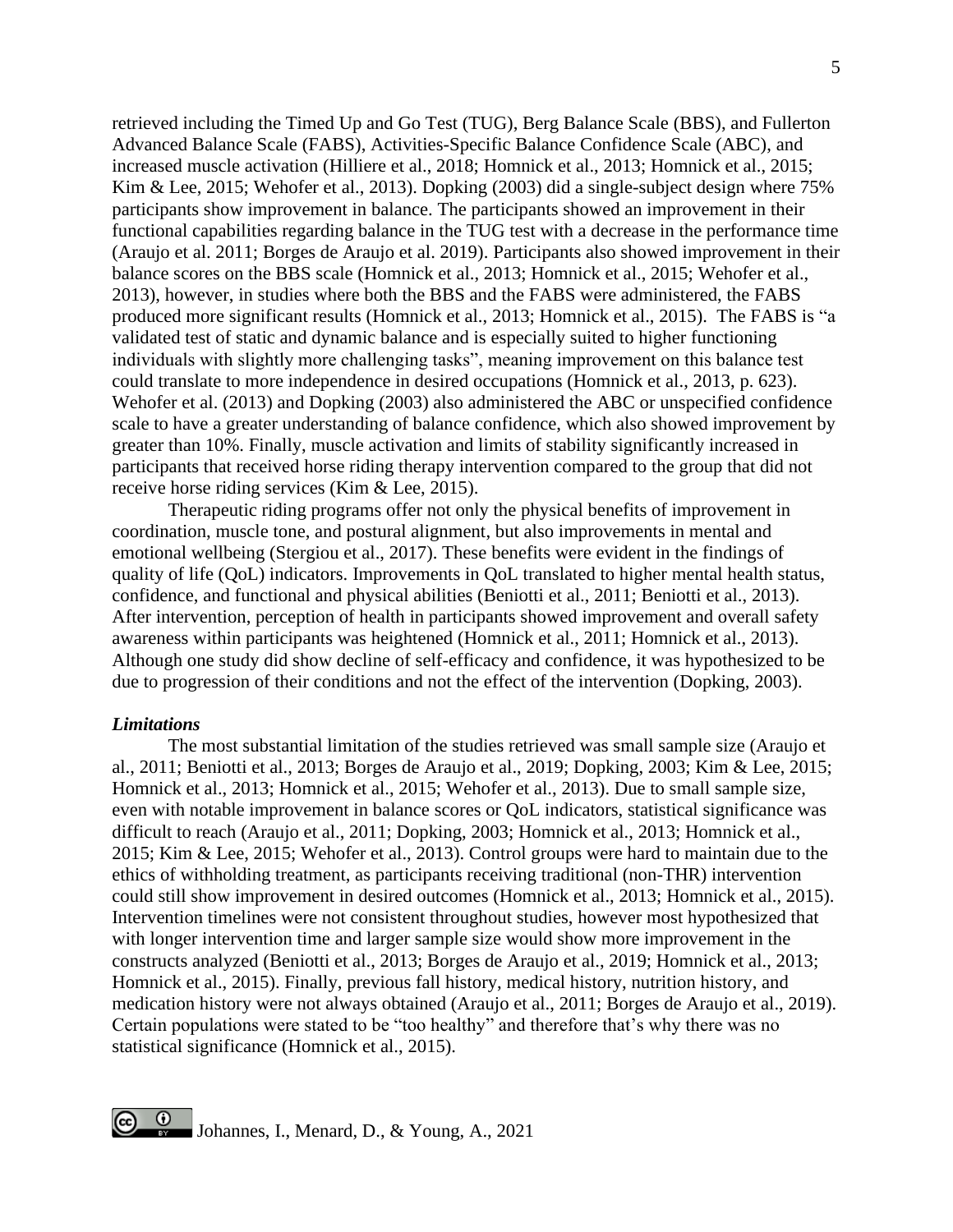### **The Need for More Research**

The need for further research is evident when it comes to research on therapeutic riding for fall prevention in adults older than 60 years old. From the studies retrieved, statistical significance was difficult to achieve due to small sample sizes, which therefore affected effect size (Araujo et al., 2011; Dopking, 2003; Homnick et al., 2013; Homnick et al., 2015; Kim & Lee, 2015; Wehofer et al., 2013). Therapeutic riding and hippotherapy as interventions has proven successful for people with neuromotor, developmental, physical, and mental disabilities, however, many of the success indications from those populations is unclear with the 60+ population for prevention (Homnick et al., 2013; Homnick et al., 2015; Stergiou et al., 2017). Further research with larger sample size and longer intervention is recommended for clearer understanding of therapeutic ridings benefits. There is a need for further research on healthy adult populations as well to have a diverse population for the prevention of falls. Finally, studies with a more rigorous design are needed. Only half of the studies were at level one for levels of evidence in research design (Beniotti et al., 2013; Kim & Lee, 2015; Hilliere et al., 2018; Homnick et al., 2015; Stergiou et al., 2017).

#### **Clinical Applicability**

Adults older than 60 years old have an increased risk of falls due to poor postural control and balance (Center of Disease Control and Prevention, 2020). Therapeutic riding has improved postural control, balance, emotional well-being, and quality of life for individuals with neuromotor, developmental, and mental disabilities; however, little research has been done on the benefits of therapeutic riding in adults older than 60 years old in the prevention of falls (Hawkins et al., 2014; Champagne & Dugas, 2010; Johnson et al., 2018). The population of older adults is growing and more likely to have chronic conditions (Center of Disease Control and Prevention, 2020; Ory, 2020). In addition, people are living longer into retirement and find meaning in volunteering and giving back to the community (Ory, 2020). The goal of occupational therapy is to find meaningful interventions that are client-centered and therapeutic riding could be that for this population (Ball et al., 2013).

The EHP model was utilized throughout this study to look at the environment and the tasks available to the person based on their skills and abilities (Dunn et al., 1994). This is found in the studies chosen for this synthesis to determine what the clients in the studies were capable of and if they qualified for therapeutic riding intervention. It was mentioned that studies used screenings as part of the criteria for their participants to engage in therapeutic riding (Homnick et al., 2013; Homnick et al., 2015; Kim & Lee, 2015; Wehofer et al., 2013). The participants involved in the studies included had a performance range that matched the tasks available to them.

Although there is a need for more research, the studies retrieved showed results indicating that therapeutic riding improves balance and postural control in most participants. Many of the studies retrieved concluded that therapeutic riding can be an intervention that addresses the need for improvements in balance and/or quality of life in older adults (Araujo et al., 2011; Beniotti et al., 2013; Borges de Araujo et al., 2019; Dopking, 2003; Hilliere et al., 2018; Homnick et al., 2013; Homnick et al., 2015; Kim & Lee, 2015; Stergiou et al., 2017; Wehofer et al., 2013). The articles ranged from randomized control trials, nonrandomized level II studies, single study pretest posttest, quasi-experimental design, and a case study. Being first year occupational therapy students, the array of levels of evidence in the studies, and the wide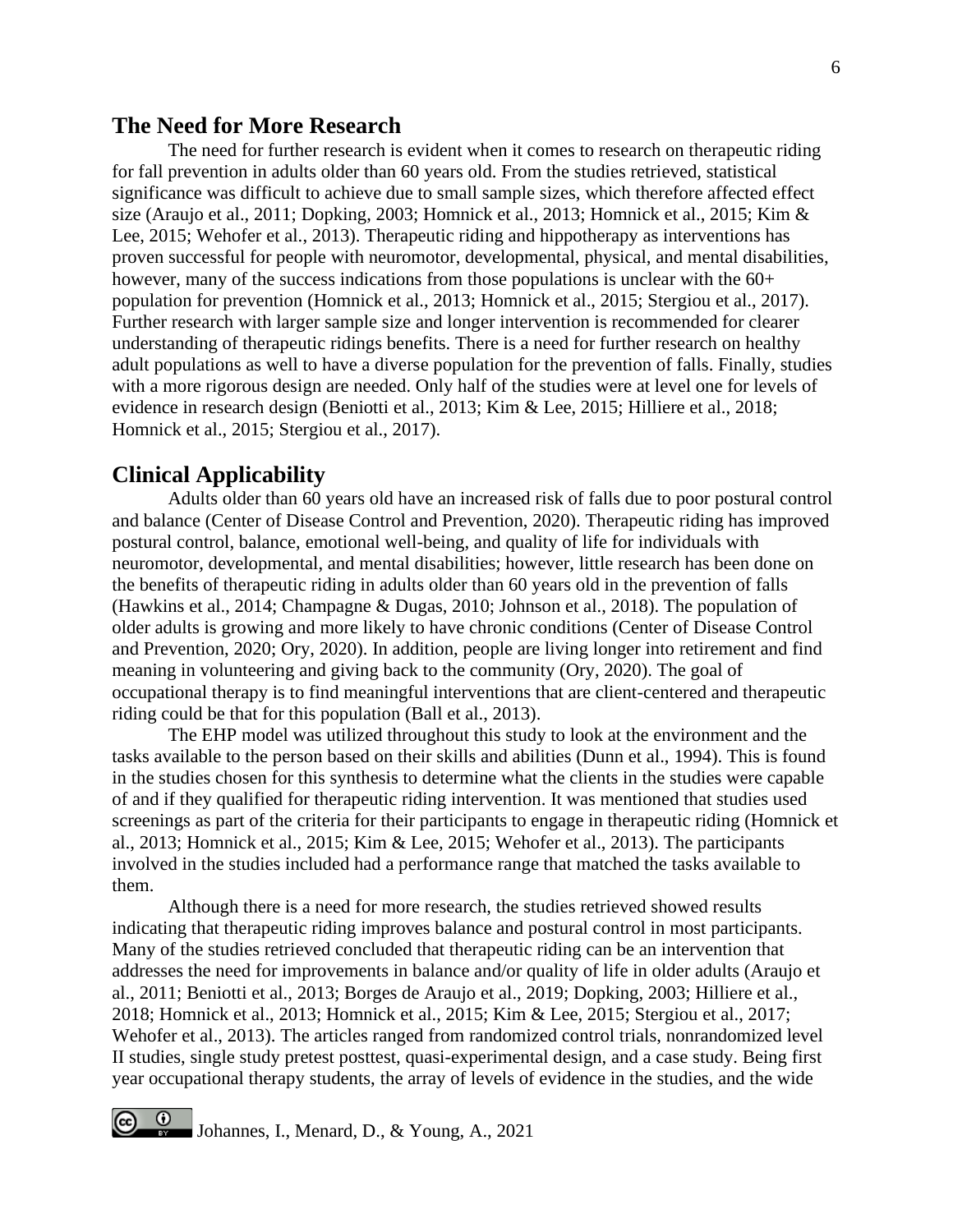inclusionary criteria that was utilized, bias may be noted and may impact the implications for practice.

Implementation of therapeutic riding for the prevention of falls in adults older than 60 years old would require the expertise of other disciplines, especially physical therapy. Physical therapists are experts in movement and have the ability to improve quality of life through prescribed exercise, hands-on-care, and patient education (American Physical Therapy Association, n.d.). Furthermore, physical therapists address individuals with injury, disabilities, and other health conditions; however, they also work with individuals who want to become healthier and prevent other health implications or disability (American Physical Therapy Association, n.d.). Physical therapists could offer occupational therapists a unique perspective with adults 60 years and older on balance and postural control in relation to their movement before, during, and after therapeutic riding intervention. In contrast, occupational therapists could apply the expertise of movement from the physical therapists to functional occupations that are meaningful to the population. Therefore, the collaboration of occupational therapy and physical therapy with adults older than 60 years old in the prevention of falls through therapeutic riding is warranted.

Balance/postural control and quality of life have the ability to impact participation in the occupations of ADLs, IADLs, and health management. Increase in the quality of life impacts a person's physical and mental health perceptions which then correlates with their gained physical abilities and functional status (Center of Disease Control and Prevention, 2018).

There are currently many different approaches to fall prevention like education, nutrition management, and strength (American Occupational Therapy Association, 2017). Although there are many approaches to implementing fall prevention, the most successful initiatives are those that utilize multifaceted approaches (AOTA, 2017.). Therefore, the utilization of therapeutic riding in conjunction with other methods will make the outcome of decrease in falls more substantial. In turn, the benefits of therapeutic riding for adults older than 60 years may increase participation in ADLs, IADLs, and health management due to outcomes of the intervention. Even with chronic conditions, adults over the age of 60 years can still engage and see benefits in therapeutic riding for prevention.

Occupational therapy utilizes the therapeutic use of occupations to establish/restore, alter, adapt, create, and prevent ailments that interfere with clients' everyday lives (Dunn et al., 1994). Therapeutic riding is an occupation-based activity that can be utilized to incorporate the movement of the horse's gait with clients to improve physical abilities like posture, core strength, and balance in older adults to prevent falls (Uichyama et al., 2011). While only a few studies indicated statistical significance related to balance, therapeutic riding has physical benefits for adults older than 60 in balance, QoL indicators, and/or emotional well-being (Araujo et al., 2011; Beniotti et al., 2013; Borges de Araujo et al., 2019; Dopking, 2003; Hilliere et al., 2018; Homnick et al., 2013; Homnick et al., 2015; Kim & Lee, 2015; Stergiou et al., 2017; Wehofer et al., 2013).This indicates that although there are benefits to therapeutic riding, there needs to be further research to establish therapeutic riding as a preventative measure in occupational therapy for older adults to prevent fall.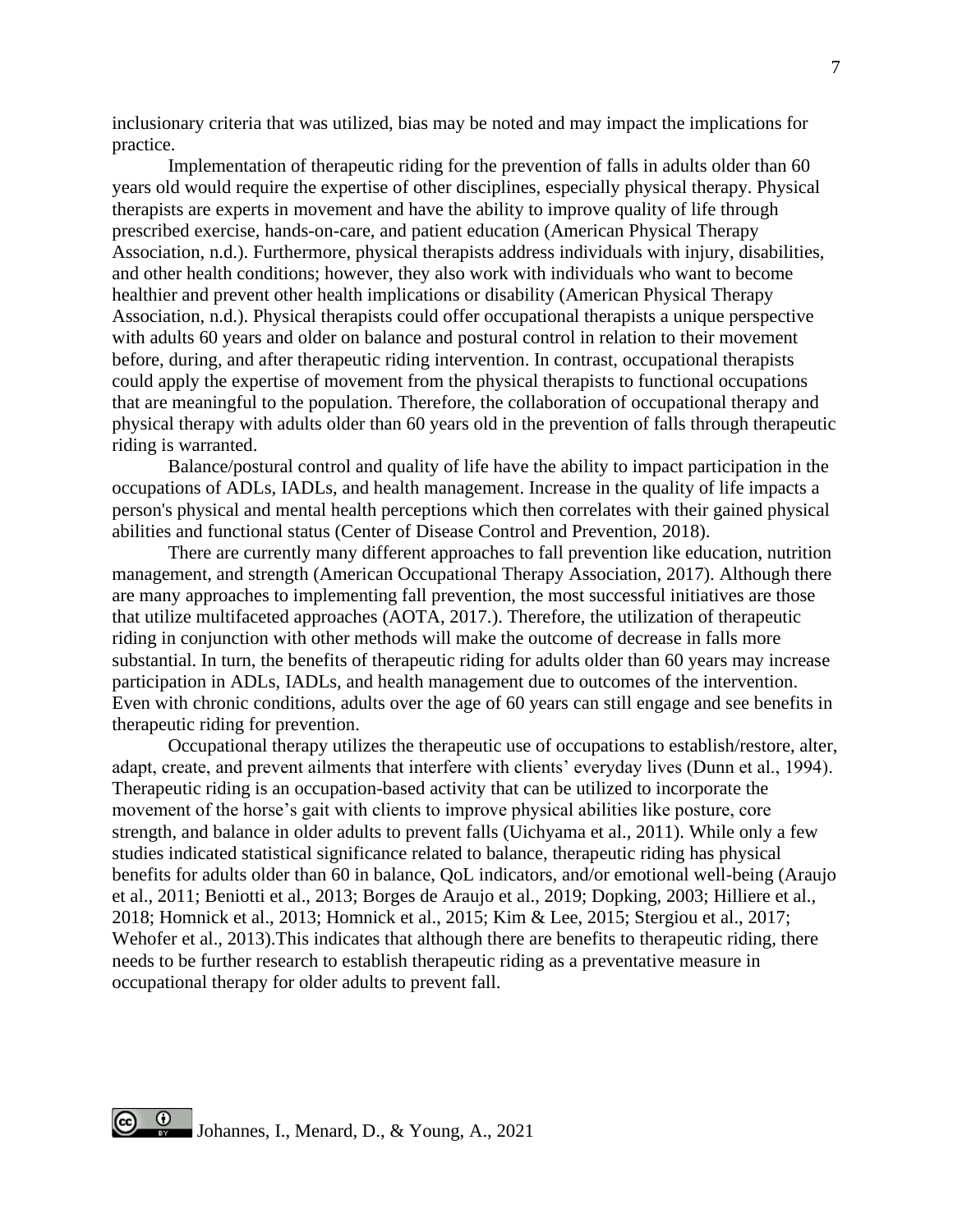#### **References**

- American Physical Therapy Association. (n.d.). *Becoming a Physical Therapist.* Retrieved May 3, 2021, from https://www.apta.org/your-career/careers-in-physical-therapy/becoming-apt#:~:text=Physical%20therapists%20examine%20each%20person,profound%20effect% 20on%20people%27s%20lives.
- Araujo, T. B., Silva, N. A., Costa, J. N., Pereira, M. M., & Safons, M. P. (2011). Effect of equine-assisted therapy on the postural balance of the elderly. *Brazilian Journal of Physical Therapy, 15*(5), 414-419. https://dx.doi.org/10.1590/S1413- 35552011005000027
- Ball, J. E., Ball, C. G., & Kirkpatrick, A. W. (2013). Equine-assisted therapy: Is it safe for our clients. *Occupational Therapy Now*, *15*(3), 9-11. https://www.caot.ca/document/4000/may\_Otnow%20MAY%202013.pdf#page=9
- Barends, E., Rousseau, D. M., & Briner, R. B. (2017). *CEBMa Guideline for Critically Appraised Topics in Management and Organizations.* Center for Evidence-Based Management. https://www.cebma.org/wp-content/uploads/CEBMa-CAT-Guidelines.pdf
- Beinotti, F., Christofoletti, G., Correia, N., & Borges, G. (2013). Effects of horseback riding therapy on quality of life in patients post-stroke. *Topics in Stroke Rehabilitation*, *20*(3), 226- 232. https://doi.org/10.1310/tsr2003-226
- Borges de Araujo, T., Martins, W. R., Freitas, M. P., Camargos, E., Mota, J., & Safons, M. P. (2019). An exploration of equine-assisted therapy to improve balance, functional capacity, and cognition in older adults with Alzheimer's disease. *Journal of Geriatric Physical Therapy*, *42*(3), E155- E160. https://doi.org/10.1519/jpt.0000000000000 167
- Centers for Disease Control and Prevention. (2020). *Promoting health for older adults.*  https://www.cdc.gov/chronicdisease/resources/publications/factsheets/promoting-healthfor-older-adults.htm
- Champagne, D., & Dugas, C. (2010). Improving gross motor function and postural control with hippotherapy in children with Down syndrome: Case reports. *Physiotherapy Theory & Practice, 26*(8), 564-571. https://doiorg.ezproxylr.med.und.edu/10.3109/09593981003623659
- Dopking, E. E. (2003). *Therapeutic Horseback Riding: Novel Interventions in the Treatment of Older Adults with Mild to Moderate Mobility Disability.* University of South Florida.
- Dunn, W., Brown, C., & McGuigan, A. (1994). The ecology of human performance: A framework for considering the effect of context. *American Journal of Occupational Therapy*, *48*(7), 595-607. https://doi.org/10.5014/ajot.48.7.595

Hawkins, B. L., Ryan, J. B., Cory, A. L., & Donaldson M. C. (2014). Effects of

Johannes, I., Menard, D., & Young, A., 2021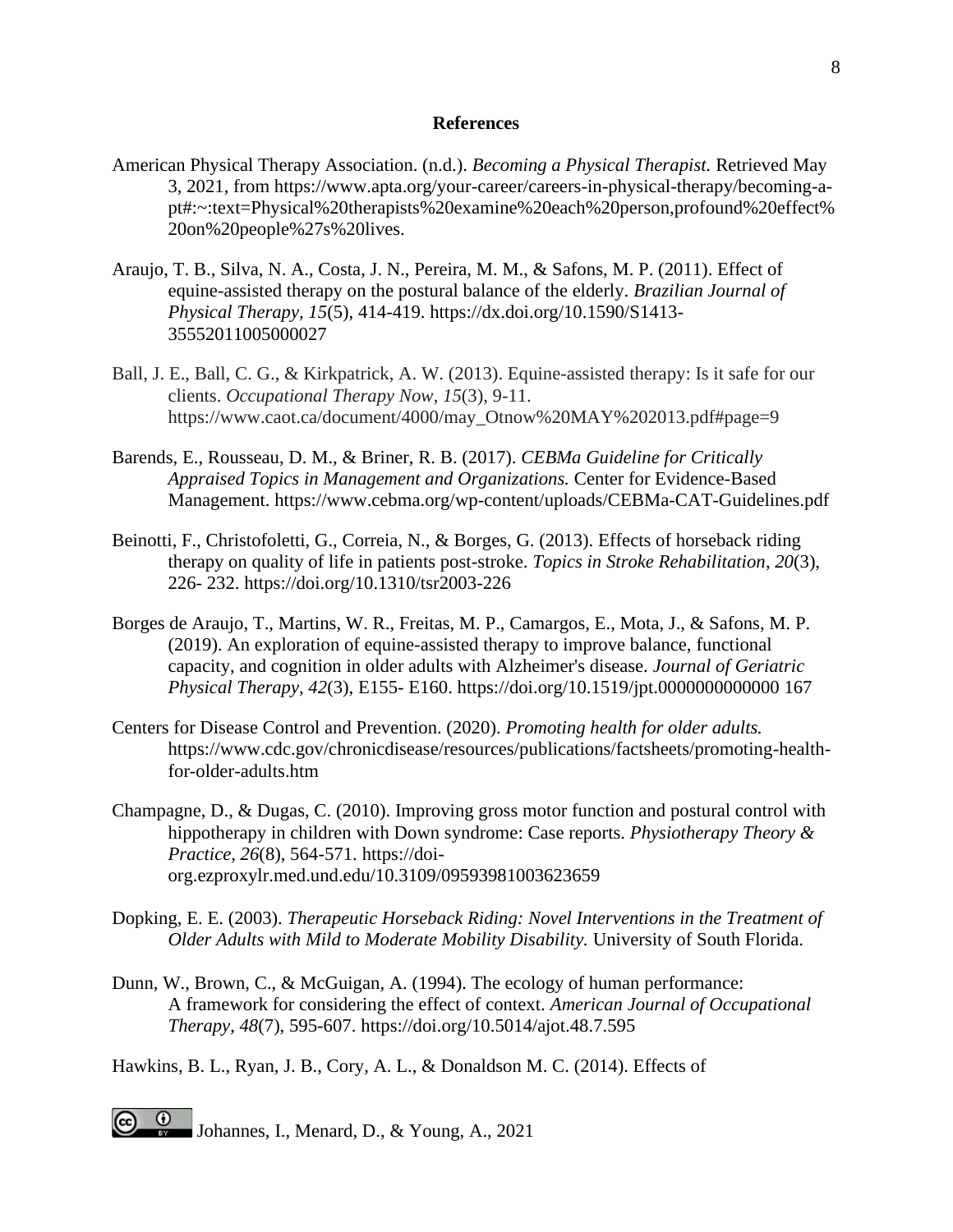Equine-Assisted Therapy on Gross Motor Skills of Two Children With Autism Spectrum Disorder. *Therapeutic Recreation Journal, 48*(2), 135-149.

- Hilliere, C., Collado‐Mateo, D., Villafaina, S., Duque‐Fonseca, P., & Parraça, J. (2018). Benefits of hippotherapy and horse riding simulation exercise on healthy older adults: A Systematic Review. *PM & R*, *10*(10), 1062–1072. https://doi.org/10.1016/j.pmrj.2018.03.019
- Homnick, D. N., Henning, K. M., Swain, C. V., & Homnick, T. D. (2013). Effect of therapeutic horseback riding on balance in community dwelling older adults with balance deficits. *Journal of Alternative & Complementary Medicine, 19*(7), 622-626. https://doiorg.ezproxylr.med.und.edu/10.1089/acm.2012.0642
- Homnick, T. D., Henning, K. M., Swain, C. V., & Homnick, D. N. (2015). The Effect of therapeutic horseback riding on balance in community-dwelling older adults: A pilot study. *Journal of Applied Gerontology*, *34*(1), 118–126. https://doi.org/10.1177/0733464812467398
- Johnson, R. A., Albright, D. L., Marzolf, J. R., Bibbo, J. L., Yaglom, H. D., Crowder, S. M., Carlisle, G. K., Willard, A., Russell, C. L., Grindler, K., Osterlind, S., Wassman, M., & Harms, N. (2018). Effects of therapeutic horseback riding on post-traumatic stress disorder in military veterans. *Military Medical Research*, *5*(1), 3. https://doiorg.ezproxylr.med.und.edu/10.1186/s40779-018-0149-6
- Kim, S. G., & Lee, J. H. (2015). The effects of horse riding simulation exercise on muscle activation and limits of stability in the elderly. *Archives of gerontology and geriatrics, 60*(1), 62-65. https://doi-org.ezproxylr.med.und.edu/10.1016/j.archger.2014.10.018
- Koca, T., & Ataseven, H. (2016). What is hippotherapy? The indications and effectiveness of hippotherapy. *Northern clinics of Istanbul*, *2*(3), 247-252. https://doi.org/10.14744/nci.2016.71601
- *HRQOL Concepts | CDC*. (2018). Center of disease control and prevention. https://www.cdc.gov/hrqol/concept.htm
- Occupational Therapy's and Fall Prevention. (2017). Retrieved March 31, 2021, from https://www.aota.org/About-Occupational-Therapy/Professionals/PA/Facts/Fall-Prevention.aspx#:~:text=The%20most%20successful%20falls%20prevention,maximize %20independence%20for%20older%20adults.
- Ory, M. G. (2020). How Will Society Change As The U.S. Population Ages? *Texas A & M University*. Retrieved May 3, 2021, from https://today.tamu.edu/2020/09/28/how-willsociety-change-as-the-u-s-population-ages/
- Prevent Falls and Fractures. (2015). Retrieved March 31, 2021, from https://www.nia.nih.gov/health/prevent-falls-and-fractures
- Smith, C. (n.d.). Learn about therapeutic riding. Path International.
- **C D** Johannes, I., Menard, D., & Young, A., 2021